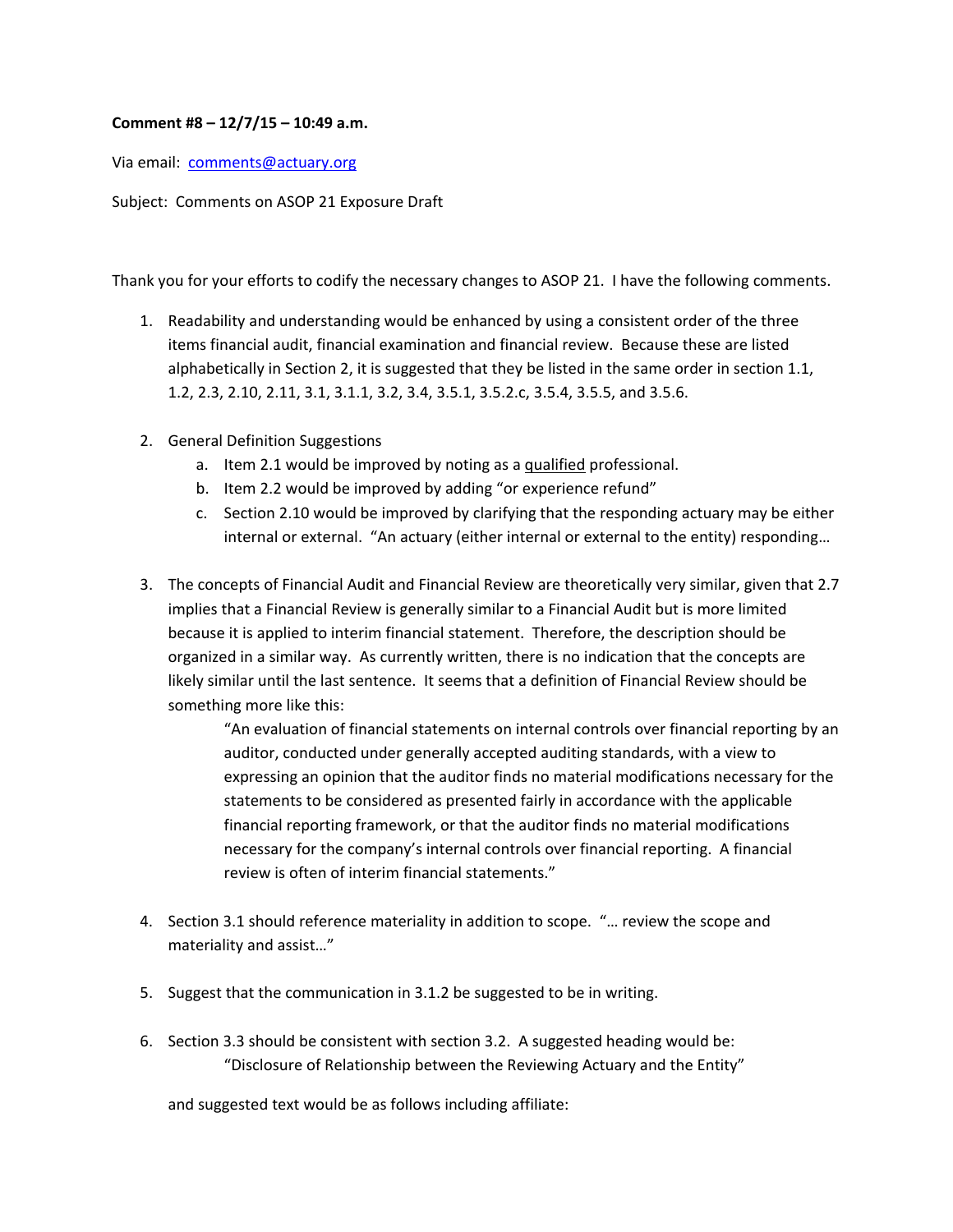"The reviewing actuary should disclose to the auditor or examiner any relationships with the entity or its affiliates subject to the financial audit, financial examination or financial review."

- 7. Suggest that 3.5 should note that the responses required conform to the ASOP on actuarial communications.
- 8. 3.5.4 indicates that the responding actuary should be prepared to discuss various items. What this misses is that the actuary should have initially prepared a reasonable package of items. The standard would be improved if it could be revised to create a responsibility for the actuary to prepare an initial set of workpapers that support the balance sheet. Understand that this would cause some rewriting because it would require the actuary to prepare something before actually responding to the review. But this is a reasonable part of the initial auditor / examiner request. Could the standard note that the entity should identify the actuary at the beginning of the audit/exam and that such person should prepare the initial package and become the reviewing actuary?
- 9. Suggest some other clarifications in 3.5.4
	- a. The reference to data could include reference the ASOP on data quality
	- b. The basis for assumptions should be more than just a statement. Support should also be provided. Could be modified to read "… and the supporting basis for …"
	- c. Methods used should be discussed in light of acceptable actuarial standards so the discussion by the responding actuary should include some comment on whether the methods do indeed conform with acceptable standards
	- d. Results and conclusions may be provided without support that can be audited. It would be helpful if 3.5.4.g would refer to "the auditable reasoning that supports the results and conclusions"
- 10. Section 3.5.5 includes a note about circumstances that have had a significant effect. Significant is fairly vague and should be better defined. One suggestion would be that the actuary should be prepared to discuss items that have an impact larger than the materiality limit. This would tie into the materiality comment above.
- 11. Item 3.6.1.d should be amended to include comments about the quality of the items provided. One suggestion would be to add language as follows: "d. a summary description of the results of the review, providing conclusions or findings and whether or not the actuary for the entity appears to follow professional standards of practice"
- 12. The summary by the reviewing actuary should also be clear on what items are not reviewed. Context for that information would also be enhanced by stating the percentage of the total represented by the "not reviewed" items.